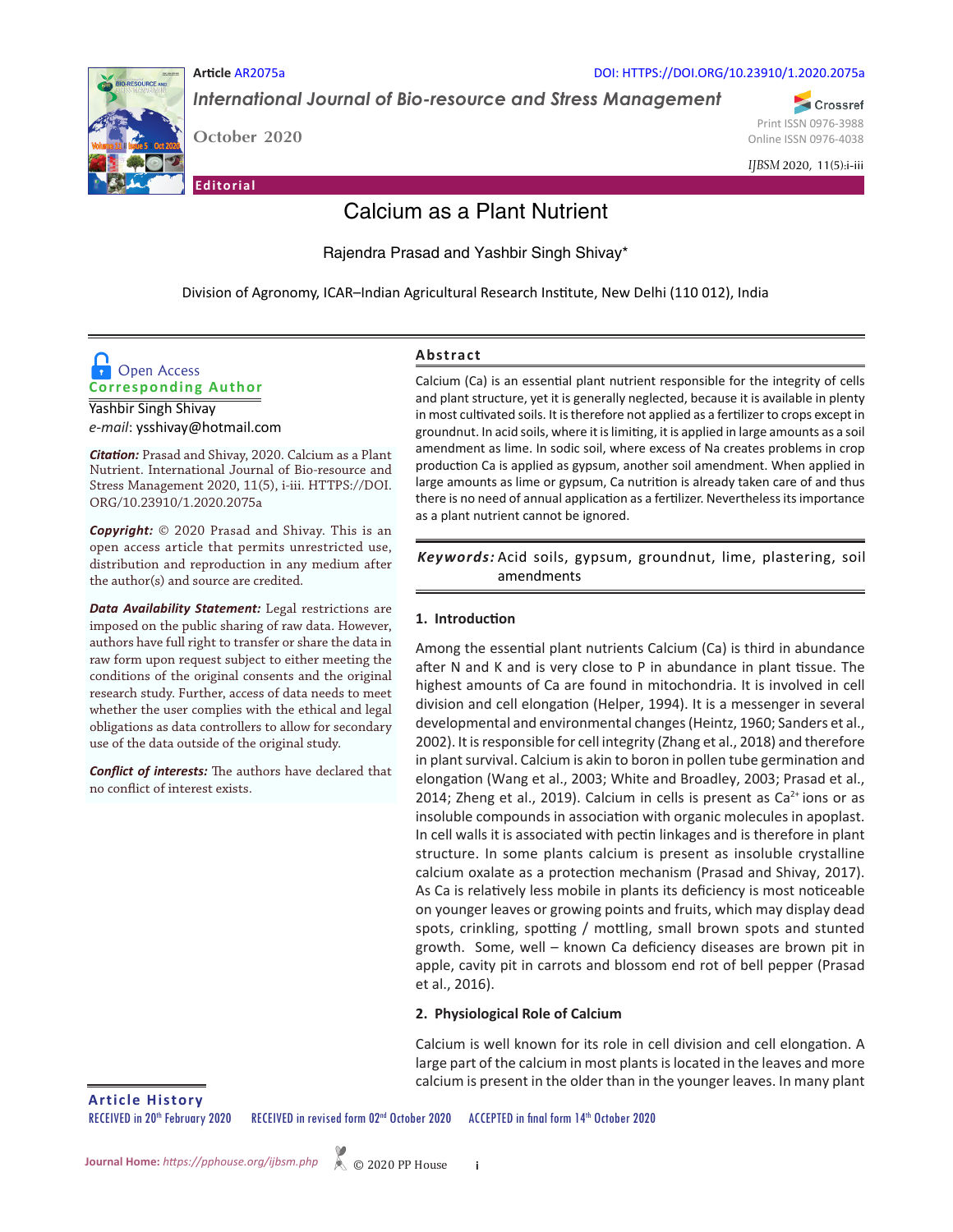species calcium is present in the form of insoluble crystals of calcium oxalate. Calcium also forms salts with other organic acids and enter into chemical combination with protein molecules. It is important for nitrate reduction in plant tissues (Jena and Rout, 2016).

## **3. Enzyme Activity**

An important function of  $Ca<sup>2+</sup>$  is the activation of a number of enzymes including cyclic nucleotide phosphor-diesterase, adenylate cyclase. Membrane bound Ca<sup>2+</sup> ATPase and NAD-Kinase which it performs in association with calomdulin. Calmodulin is a polypeptide of 148 amino acids stable and sensitive to pH (Jena and Rout, 2016).

Despite being responsible for so many functions, calcium is never applied as a fertilizer, because it is available in plenty in neutral (*p*H 7.0) or near neutral soils. However it is present in fairly large amounts in phosphate fertilizers (single and triple phosphate) and in nitrogen fertilizer like calcium ammonium nitrate (Nitro-chalk in Europe). In acid soils (below *p*H 6.8) and in sodic soils (above *p*H 8.0) it is applied as a soil amendment in large amounts and Ca nutrition is taken care of. However, Ca is used as a fertilizer in groundnut.

## **4. Response of Calcium Application in Groundnut**

In groundnut, after fertilization, gynophore penetrates the soil and pod develops underground. The calcium requirements are high and the plant roots are not able to absorb and supply enough Ca for the pod development. In a study using labeled Ca, when it was applied as to the fruit zone, 88.3% was absorbed by the fruits and the rest went to other parts of plant, however, when it was supplied in the root zone about 66% was absorbed by the roots themselves (Chahal and Virmani, 1973). Ramachandran and Kulkarni (1992) showed that, while a Ca–saturation of 25% in exchange complex was adequate in sandy soils, heavy clay soils needed a Ca saturation of 75% or more. For acid soils of  $pH$  5.1, 1 t ha<sup>-1</sup> lime or 0.3 t ha<sup>-1</sup> of gypsum is recommended for groundnut (Raddar and Biradar, 1973). In USA, Carolina's peanut industry, especially the large percentage of Virginia-type peanuts grown, has created a big need for calcium fertilization, commonly referred to as 'landplastering' (Roberson, 2009).

# **5. Calcium in Soils**

Calcium is the fifth abundant element in earth's crust after O, Si, Al and Fe) and makes up about 3.64% (by weight) of earth's crust (Mengel and Kirkby, 1987). It is present in earth as mineral deposits of calcite (CaCO<sub>3</sub>), dolomite (CaCO<sub>3</sub>  $MgCO<sub>3</sub>$ ), gypsum (CaSO<sub>4</sub>.2H<sub>2</sub>O) and appetites or phosphorites  ${3[Ca_{3}(PO_{4})_{2}]}$  CaX}, where 'X' could be F, Cl, OH or CO<sub>3</sub>. Calcium is also a component of silicate minerals viz. anorthite, augite, hornblende and albite (Prasad, 2007). Calcium content in soils depends upon the parent material and weathering. In leached humid tropics it may range from 0.1 to 0.3%, while in calcareous soils it may range from <1% to 25%. In general,

a Ca content of 3% indicates the presence of free calcium carbonate (Jena and Rout, 2016). In soils Ca occurs in three forms, namely, insoluble minerals, exchangeable Ca and Ca in solution. Generally there tends to be an equilibrium between three forms. A large amount of calcium is present as exchangeable Ca on silicate minerals in soils having *p*H 6.0 or above, it can range from <25 to 5000 mg kg-1 soil. Calcium in soil solution can range from 6 to 778 mg  $kg<sup>-1</sup>$  soil (Prasad and Power, 1997).

## **6. Interaction of Calcium with Other Plant Nutrients**

Calcium being the base cation in exchange complex of the soil generally positively interacts with most plant nutrients. Among the primary nutrients, Ca interacts positively with N in crop production. However, application of acid forming nitrogen fertilizers, such as, ammonium sulphate, ammonium chloride, ammonium nitrate, anhydrous ammonia and urea deplete soil calcium. To replace Ca depleted due to acid forming nitrogen fertilizers 84 to 148 kg lime (CaCO<sub>3</sub>) is required per 100 kg fertilizer (Prasad and Power, 1997). Calcium and phosphorus are supportive of each other and the first phosphate fertilizer made was single superphosphate containing CaH<sub>2</sub>PO<sub>4</sub> and CaSO<sub>4</sub>. However in neutral and above neutral soil, when heavy phosphorus applications are made, Ca may be precipitated, but even tri-calcium phosphate is available to crop plants. As regards K, both Ca and K compete for absorption sites and at normal rates of K application only a positive interaction is reported between the two nutrients.

Among the secondary nutrients Ca and S are supportive to each other and that is why gypsum is a preferred fertilizer for groundnut as compared to lime (CaCO<sub>3</sub>). Mg and Ca may compete each other for adsorption site on roots and only at very high rates of Mg application it may interfere with Ca nutrition. Dolomite is used as a liming material.

In acid soils, liming helps in removing Fe and Mn toxicity. These two plant nutrients and Al can reach toxicity limits in acid soils. Mukherjee et al. (1947) pointed out the importance of exchangeable Al in soil acidity and Foy (1992) pointed out that in acid soils exchangeable Al did most damage to plants. Heavy liming may however lead to Fe deficiency.

Since both Ca and B are less mobile in plants, they generally support each other in fruit development. Very high Ca uptake may cause B deficiency. A Ca: B ratio of 100–400 is considered for good crop yields (Jena and Rout, 2016).

## **7. Conclusion**

**ii**

Calcium is an essential plant nutrient but is not needed to be applied every season/year, because it is available in plenty in neutral soils, while in acid soils it is applied in large amounts as lime and in sodic soils it is applied as gypsum. Also it is an important component of some phosphorus and nitrogen fertilizers. However, its application as gypsum or lime (in acid soils) in groundnut at pegging stage is essential for good pod